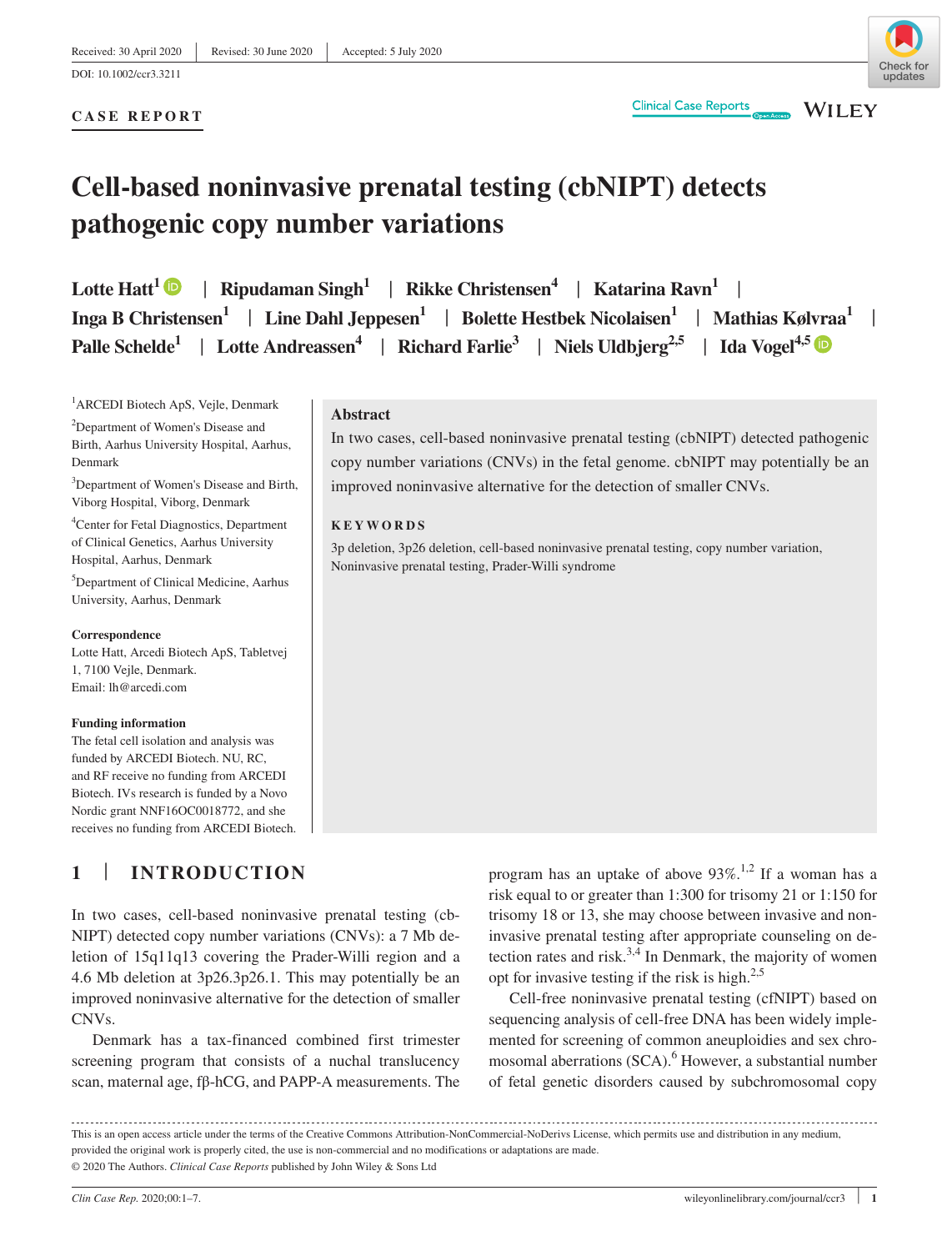number variations (CNVs) are often missed by cfNIPT. $^{1,7-9}$ There have been several reports on cfNIPT's ability to detect CNVs, but the predictive values for microdeletion and microduplication syndromes are still low, with high false positive and false negative rates.<sup>8,10</sup>

An emerging new technology using intact fetal extravillous trophoblasts (fEVTs) isolated from maternal blood could be an alternative to  $cfNIPT<sup>11</sup>$ . These cells encompass an intact fetal genome that can be analyzed without maternal contamination and, hence, can help avoid some of the inherent problems of the cfNIPT analysis. The major obstacle for the implementation of this technology has been the rarity of these fetal cells and the limited knowledge of specific and sensitive markers to allow isolation of fEVTs from every pregnancy.<sup>12</sup> We and others have previously shown that fEVTs can be isolated from gestational weeks 10-14 without maternal contamination and that these cells can be used to detect fetal aneuploidies as well as subchromosomal CNVs.<sup>13-15</sup> As part of our validation of cbNIPT, we have initiated a clinical study in the Central Denmark Region where pregnant women opting for cfNIPT are also offered a cbNIPT for comparison. In the current study, we present two cases; first, where cbNIPT detected a 7 Mb deletion at 15q11q13 covering the Prader-Willi Syndrome (PWS) region and second, where cbNIPT detected a 4.6 Mb deletion at 3p26.3p26.1 covering the ITPR1 gene leading to Spinocerebral Ataxia type 15.

## **2** | **CASE PRESENTATION**

Case 1 was a 28-year-old primipara with two early miscarriages within the last 6 months. The pregnancy was spontaneously conceived. The woman attended combined first trimester screening at a Department of Obstetrics and Gynecology at a Regional Hospital in Denmark. The nuchal translucency was 3.0 mm, PAPP-a 0.9, and fβ-hCG 1.2 MOM, leading to a combined risk for trisomy 21 of 1:294 at gestational age (GA) 11 weeks and 4 days ( $11 + 4$ ). She was counseled on invasive versus noninvasive testing and opted for the latter. She was offered cbNIPT in addition to cfNIPT to which she agreed and signed the consent form.

50 ml of peripheral blood was drawn in Cell-Free DNA BCT tubes (Streck laboratories, USA). The first sample was unfortunately discarded due to a laboratory misunderstanding at the Department of Clinical Genetics in the handling of the cfNIPT sample; therefore, a new sample was obtained at GA  $13 + 0.$ 

For the cbNIPT analysis, fEVT cells were isolated from 30 mL of blood as previously described, using a cocktail of antibodies and Magnetic Activated Cell Sorting (Miltenyi Biotech, Germany).<sup>13</sup> Each isolated cell was amplified by whole genome amplification (WGA) using Smart Picoplex WGA (Takara, Japan). Subsequently, to exclude any maternal contamination, isolated cells were validated for their origin by short tandem repeat (STR) analysis using the GlobalFiler kit (Thermo Fischer Scientific, USA), analyzing 24 different STR loci in multiplex. The STR analysis was run on a capillary electrophoresis (ABI3500), and data analysis was performed in GeneMapper ID-X fragment size analyze software (Thermo Fischer Scientific). The cbNIPT genetic analysis was performed by array comparative genomic hybridization (aCGH) on a pool of WGA DNA from three fEVTs using SurePrintG3Human CGH 4x180K arrays from Agilent Technologies. The DNA used as a reference for fEVT cell WGA product was a pool of 5 WGA reactions from lymphoblast genomic DNA (Promega, USA). The copy numbers were determined using the adm-2 algorithm. The filters used for detection of aberrations were minimum size of regions of 5 Mb and minimum absolute average logratio of region of 0.3 for gains and 0.4 for losses. The cbNIPT result showed a 7.4 Mb deletion on chromosome 15 (15q11.2q13.1(22480969-29838300) x1) at a mean logratio of −0.75 in a male fetus (Figure 1).

For the cfNIPT analysis, DNA extraction, genome-wide massive parallel sequencing, and data analysis were carried out as described by the kit manufacturer (Illumina©) applying TG TruSeq® Nano DNA Sample Preparation kit v1.0 + TG NSQ 500/550 High Output Kit v1.3 and VeriSeq NIPT Analysis Software v1. The cell-free fetal DNA (cffDNA) fraction was 10%, and the result showed a male karyotype and 2 copies of each of the chromosomes 13, 18, and 21. The deletion of the 15q11.2q13.1 region was not detected with this method.

CbNIPT and cfNIPT reports were generated at  $GA\ 14 + 1$ .

At the genetic counseling following the cbNIPT result, the woman opted for a CVS analysis. aCGH using SurePrint G3Human CGH 4x180K arrays from Agilent Technologies was performed on DNA from uncultured CVS material. CNVs are called when at least 4 or more neighboring probes are deleted/duplicated resulting in a resolution of approximately 50 kb.

The aCGH analysis on CVS showed an 8 Mb deletion on chromosome 15 (15q11.1q13.1(20481702-28535051)x1) in a male fetus. The deletion from 15q11.1 to 15q11.2 is a known benign CNV that is not clinically reported, so the final clinical conclusion resulted in a 5.8 Mb deletion on chromosome 15 (arr[GRCh37] 15q11.2q13.1(22765628\_28535051) x1) covering the PWS region. Methylation-specific multiplex ligation-dependent probe amplification (MS-MLPA) (ME028-C1, MRC-Holland, the Netherlands) revealed the deletion to be of paternal origin and thus causative of Prader-Willi syndrome. The couple were subsequently counseled by IV.

Based on the abnormal cbNIPT result, it was decided to further examine the cbNIPT on a single cell level for research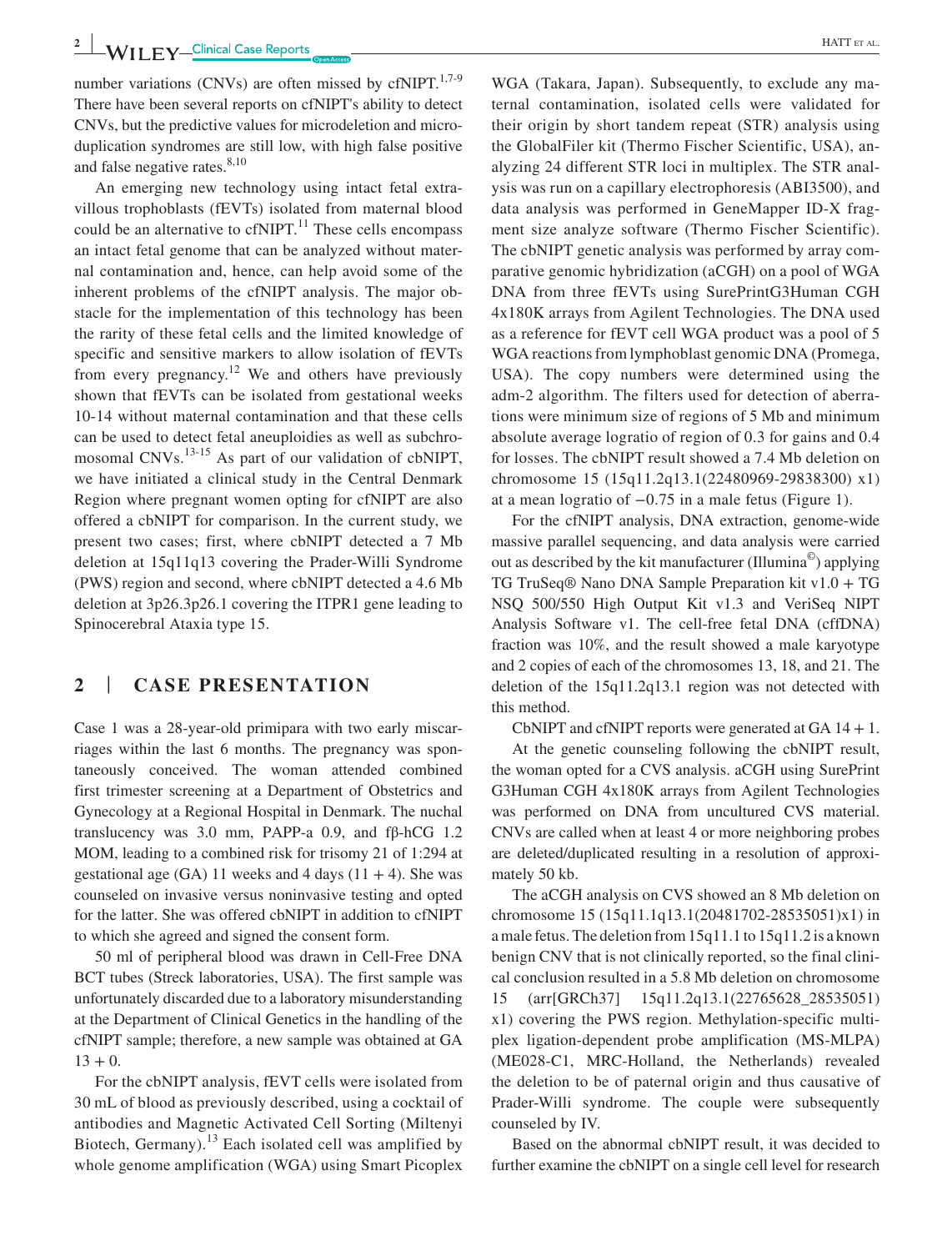

**FIGURE 1** Cell based NIPT (cbNIPT) and chorionic villi sampling(CVS) chromosomal microarray results for case 1. A, cbNIPT chromosomal microarray using a pool of three fetal extra villous trophoblast (fEVT) whole genome amplified DNA identifies a 7.4 Mb deletion on chromosome 15 (15q11.2q13.1) covering the Prader-Willi syndrome(PWS) region. B, Validation by CVS chromosomal microarray confirms an 8 MB deletion on chromosome 15 (15q11.1q13.1). The deletion from 15q11.1 to 15q11.2 is however a known benign copy number variation (CNV), so the final clinical conclusion resulted in a 5.8 Mb deletion on chromosome 15 (15q11.2q13.1) covering the PWS region. CNVs were called when at least 4 probes were deleted/duplicated, resulting in the detection of several smaller, benign CNVs



**FIGURE 2** Chromosomal microarray for the three individual fetal extra villous trophoblast (fEVT) cells analysed in case 1. A and B, single cells identifies the deletion at chromosome 15 (15q11.2q13.1). C) The microarray result for the third cell gives a noisy uninterpretable result

purposes after the clinical report was made. Hence, the three fEVTs were analyzed individually by additional aCGH. Two out of these three fEVTs corroborated the deletion at chromosome 15 (15q11.2q13.1), but the third cell failed, only giving a noisy uninterpretable result (Figure 2).

Case 2 was a 45-year-old primipara, with one prior early miscarriage within the last 6 months. The pregnancy was achieved by assisted reproduction at one of the regional fertility clinics, and the pregnant woman attended combined first trimester screening at a Department of Obstetrics and Gynecology in the Central Denmark region in Denmark. The nuchal translucency was 1.4 mm, PAPP-a 0.5, and fβ-hCG 1.0 MOM, leading to a combined risk for trisomy 21 of 1:63 at GA  $13 + 0$ . She was counseled on invasive versus noninvasive testing and initially opted for CVS. However, as a placenta biopsy was not obtainable, at  $GA$  13 + 3, the woman opted for noninvasive testing. She was offered cbNIPT in addition to cfNIPT to which she consented and signed the consent form.

Blood was collected, processed, and fEVTs isolated using the same protocol as used in Case 1. The cbNIPT genetic analysis was performed by aCGH on a pool of WGA DNA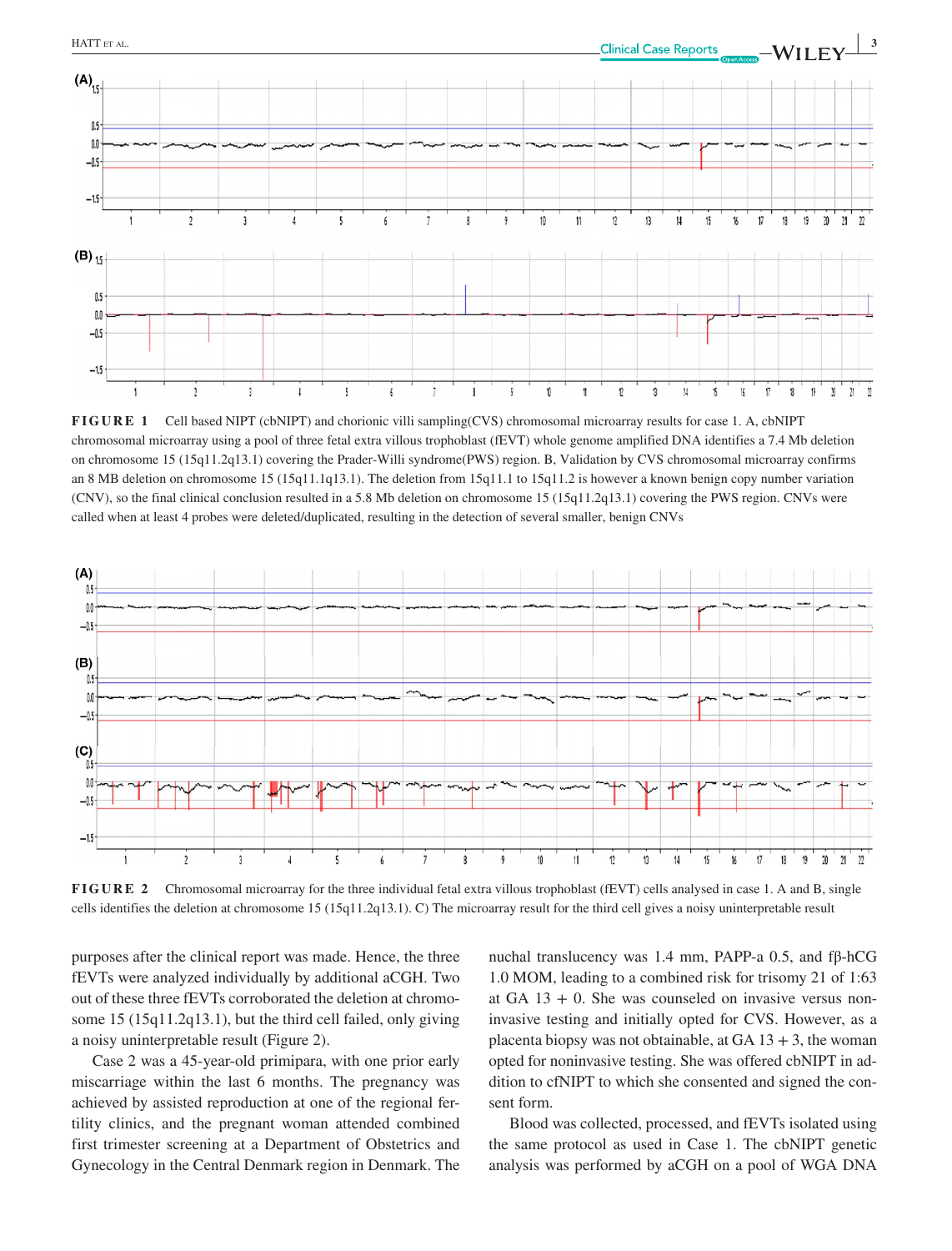**4 WILLEY** Clinical Case Reports **CLINICAL EXECUTION** 

from three fEVTs. The result showed a drop at the terminal end of chromosome 3. However, it was not called by the software due to the 5 Mb minimum size of regions threshold set by us, but recognized visually by the analyzing personnel (IV and RC). Lowering the threshold to 3 Mb resulted in the software calling a 4.6 Mb deletion at chromosome 3 (3p26.3p26.1(73914-4722234) x1) at a mean logratio of −0.88. A 3 Mb deletion at chromosome 4 was also called by the software, but this was discarded by IV and RC as noise (false-positive signal) due to a mean logratio of only −0.48 as opposed to the expected mean logratio for a deletion at −1 (Figure 3).

The cfNIPT analysis revealed a cffDNA fraction of 11%, and the result showed a female karyotype and 2 copies of each of the three chromosomes 13, 18 and 21. The deletion of the 3p26.3p26.1 region was not detected. CfNIPT and cb-NIPT reports were generated at GA  $14 + 4$ .

At the genetic counseling following the cbNIPT result of the deletion at 3p26, the woman opted for invasive testing, and finally an amniocentesis was performed. Parental blood samples were included in the same run of the aCGH. All samples were analyzed by SurePrint G3 Human CGH 4x180K arrays using the same analysis settings as for CVS analysis. A 4.7 Mb deletion at chromosome 3(3p26.3p26.1(73914-4732996) x1) was verified in the amniocytes as well as in the paternal sample. The parents were subsequently offered genetic counseling.

For research purposes, it was decided to re-analyze the cbNIPT on single cell level. Two out of these three individually run fEVTs demonstrated the deletion at chromosome 3 (3p26.3p26.1), but the third cell failed, only giving a noisy uninterpretable result (Figure 4).

The project was approved by the local Danish Scientific Ethics Committee (S-20 070 045) and the Danish Data Protection Agency (2008-58-0035). The women gave written informed consent for their cases to be published as case reports.

## **3** | **DISCUSSION**

We describe that cbNIPT was able to detect two different pathogenic CNVs that were not identified by cfNIPT, designed for the common trisomies.

The 7.4 Mb deletion was on chromosome 15, covering the Prader-Willi syndrome region. PWS is a serious neurodevelopmental imprinting disorder that is rarely detected prenatally, particularly in the first trimester. This is due to few ultrasound abnormalities, and because the combined first trimester algorithm is designed to find trisomies. Further, PWS is characterized by a sporadic occurrence, with an estimated prevalence of 1 in 15 000-30 000 live births<sup>16,17</sup>; thus, a high risk group for PWS has not been identified. The phenotype of PWS varies significantly depending on age. In the neonatal and early childhood, it is dominated by infantile hypotonia, severe feeding difficulties, and developmental delay. In late childhood/preteen ages, this develops into an overeating disorder with possibly morbid obesity.<sup>18</sup> While the fetal phenotype is largely unknown, polyhydramnios, fetal hypomobility, small for



**FIGURE 3** Chromosomal microarray results from cell based NIPT (cbNIPT) and amniocentesis for case 2. A, cbNIPT chromosomal microarray using a pool of three fetal extra villous trophoblast (fEVT) whole genome amplified DNA identifies a 4.6 Mb deletion on chromosome 3 (3p26.3p26.1). A 3 Mb deletion at chromosome 4 was also detected. However, due to a low mean logratio, this was interpreted as noise. B, Chromosomal microarray from amniocentesis confirms a 4.7 Mb deletion on chromosome 3 (3p26.3p26.1). Copy number variations (CNVs) were called when at least 4 probes were deleted/duplicated, resulting in the detection of several smaller, benign CNVs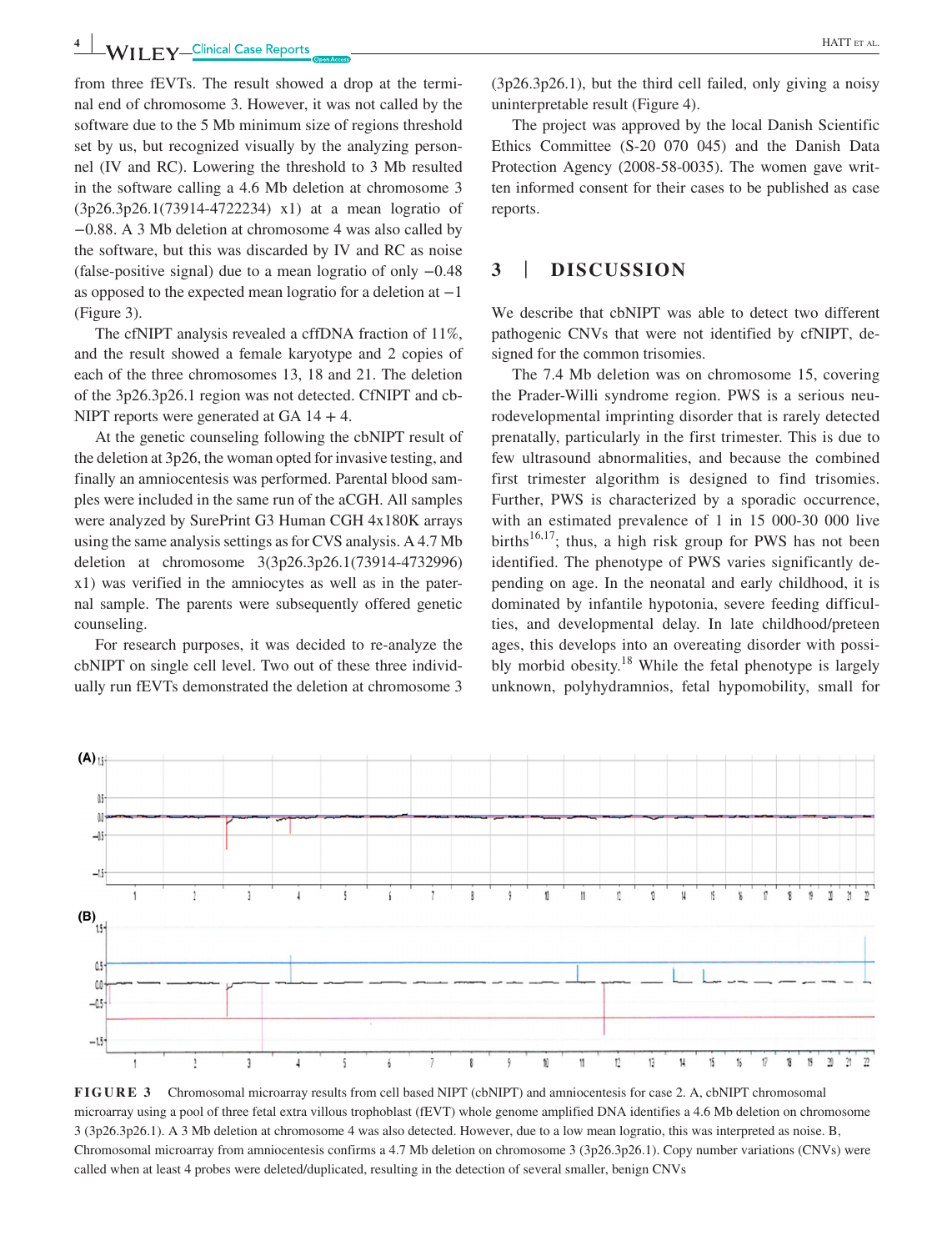

**FIGURE 4** Chromosomal microarray for the three single fetal extra villous trophoblast (fEVT) cells analyzed in case 2. A and B, single cells identifies the deletion at chromosome 3(p26.3p26.1). C, The microarray result for the third cell gives a noisy uninterpretable result

 $10$ 

 $\mathbf{1}$ 

 $13$  $\overline{1}$ 

gestational age, and abnormal positioning of the hands may be seen in third trimester pregnancy.<sup>19-21</sup>

The 3p26 deletion covers exon 1-31 of the *ITPR1* gene, which leads to the autosomal dominant Spinocerebral Ataxia type 15 (OMIM# 606 658) with a debut between 25-72 years of age of a slowly progressive ataxia.<sup>22,23</sup> The 3p26.3p26.1 region also contains other recessive genes (TRNT1, CRBN and SUMF1) and a gene with unknown penetrance (CHL1). The father is, however, yet unaffected, and we have a similar deletion in our in-house database from an apparently also yet unaffected female. This is not surprising as this is a disorder with a late debut and full penetrance.

It has previously been estimated that up to 23% of atypical CNVs are not detected using current  $cfNIPT<sup>1</sup>$ . The detection of PWS by cfNIPT has previously been published  $24.25$ ; however, the low detection and high false-positive rates are remaining challenges.<sup>10,26</sup> To the knowledge of the authors, the 3p deletion has not been detected by NIPT to date. In the current study, we used the Veriseq NIPT analysis software v1 from Illumina, which is accredited for chromosomal aneuploidies 13, 18, 21, X and Y, and can therefore not be expected to detect such subchromosomal CNVs. Illumina has launched an upgraded version, VeriSeq NIPT solution v2 that screens for duplications and deletions  $\geq$ 7 Mb for all autosomes. The 7.4 Mb deletion at chromosome 15 could possibly be detected by the new version but most likely not the 4.6 Mb deletion at chromosome 3.

Circulating fEVTs used for cbNIPT are estimated to be extremely rare, but several studies have confirmed that cb-NIPT based on these cells is achievable.<sup>13,14,27,28</sup> Vossaert et al 2018 demonstrated that it is possible to detect CNVs down to 1 Mb in size. $29$  This may be achievable as fEVTs can be isolated with an intact genome and without being

contaminated with maternal DNA. Large-scale multicenter clinical validation is needed to determine the full clinical utility of cbNIPT. As cbNIPT is based on the isolation and analysis of fEVTs, which are of placental origin, fetoplacental mosaicism could be a challenge, as it is in prenatal diagnosis and noninvasive prenatal testing today.<sup>14,15</sup> Importantly, whereas cfNIPT has a negative correlation with increasing BMI, cbNIPT does not seem to be sensitive to high maternal BMI.<sup>30</sup>

18

20  $21$ 

 $\sqrt{ }$ 

In the current study, the deleted region in the cbNIPT analysis varied slightly in the breakpoints from the deleted region detected in the CVS and amnio analysis. Further, the size of the deletion also varied marginally between the fEVTs. This is possibly caused by a variation in the coverage during the WGA step. We observe that WGA increased the derivative spread of the microarray analyses thereby decreasing the precision of the estimation of the breakpoints. In spite of this, it is our experience that Picoplex WGA is presently the only amplification kit for reliable CNV calling on fixed cells, as has also been published by others. $29,31$ 

The current case report combined with previous data indicate that cbNIPT may in time be developed into a real alternative to cfNIPT in the detection of subchromosomal CNVs. In this study, for case 1, the risk from first trimester screening was 1:294. Had the risk been less than 1:300, in the Danish setting, the pregnant woman would not have been given the option of invasive or noninvasive prenatal tests. The fact that CNV syndromes can be particularly difficult to detect in first trimester screening, and that these CNV syndromes are independent of maternal age, opens the possibility that cbNIPT could be used as a prenatal screening test in the future, also for pregnancies at low risk.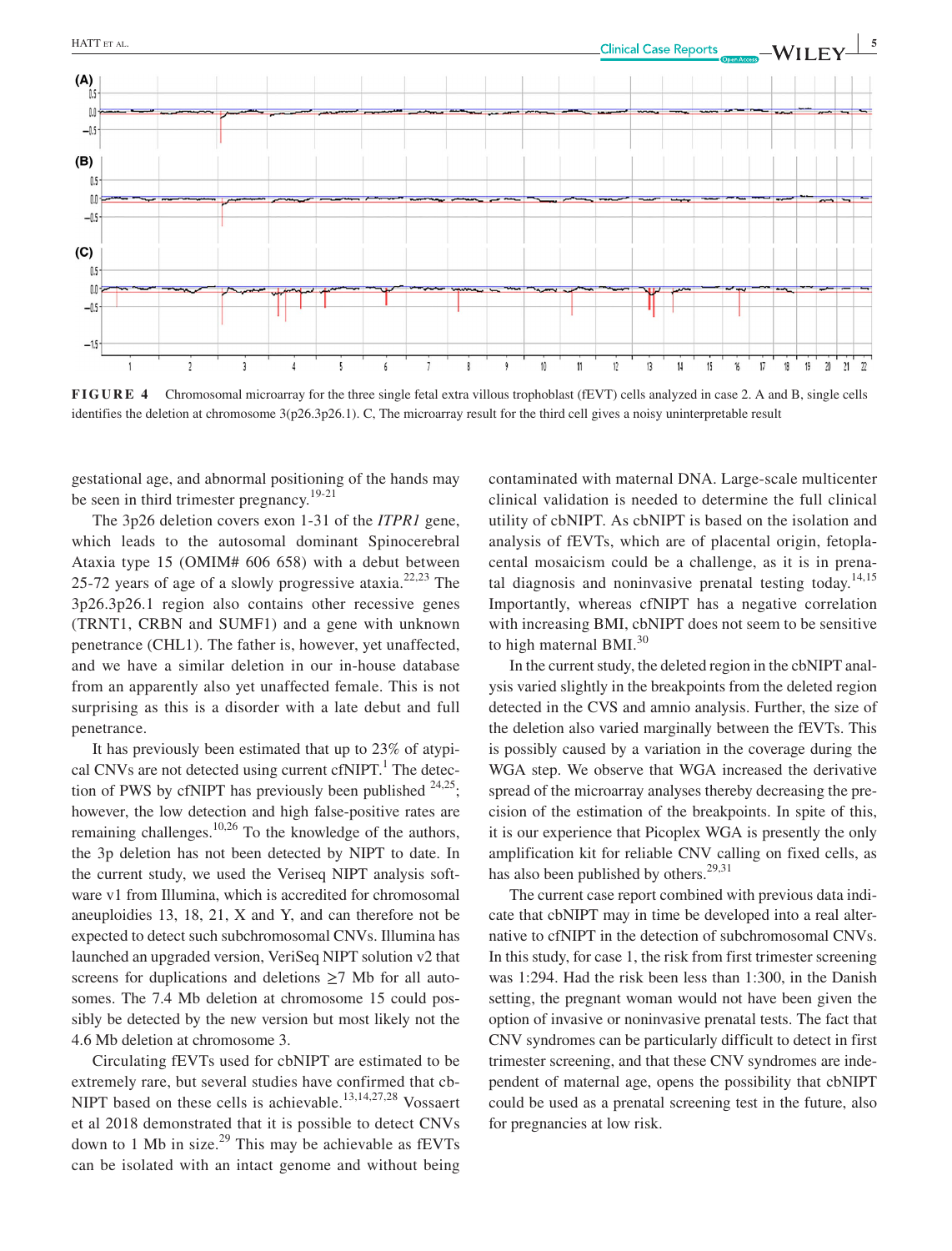## **ACKNOWLEDGMENTS**

We would also like to thank Anne Marie Bruun, Maiken Bruun Kristensen, Mette Overgaard, Anne Schelde Hoy, Filiz Kesgin, Simon Tabi Arrey, for excellent technical assistance in fetal cell isolation. Published with written consent of the patient.

## **CONFLICT OF INTEREST**

LH, RS, KR, BHN, MK, LDJ, IBC, and PS are all employed in ARCEDI Biotech, a Danish company that has developed the fetal cell enrichment and detection procedure described in this manuscript.

## **AUTHOR CONTRIBUTIONS**

LH was co-project leader and wrote the article, RS, KR, BHN, MK, LDJ, IBC and PS designed and performed experiments, analyzed data, and contributed to writing. RF was responsible for human subject approval and collected the clinical material. RC and LA performed aCGH, cfNIPT and MLPA analysis and interpretation. NU was responsible for study management and approval, providing expertise and advice. IV managed the project in Denmark and contributed to the writing.

## **ETHICAL STATEMENT**

The project has been approved by the local Danish Scientific Ethical Committee (S-20 070 045) and the Danish Data Protection Agency (2008-58-0035). The pregnant women gave written informed consent for their cases to be published as a case report.

## **ORCID**

*Lo[t](https://orcid.org/0000-0002-1125-0393)te Hatt* **ID** <https://orcid.org/0000-0003-0141-9172> *Ida Vogel* <https://orcid.org/0000-0002-1125-0393>

## **REFERENCES**

- 1. Petersen OB, Vogel I, Ekelund C, Hyett J, Tabor A. Potential diagnostic consequences of applying non-invasive prenatal testing: Population-based study from a country with existing first-trimester screening. *Ultrasound Obstet Gynecol*. 2014;43(3):265-271.
- 2. Lou S, Petersen OB, Jørgensen FS, et al. National screening guidelines and developments in prenatal diagnoses and live births of Down syndrome in 1973–2016 in Denmark. *Acta Obstet Gynecol Scand*. 2018;97(2):195-203.
- 3. Ekelund CK, Petersen OB, Sundberg K, Pedersen FH, Vogel I, Tabor A. Screening performance for trisomy 21 comparing first trimester combined screening and a first trimester contingent screening protocol including ductus venosus and tricuspid flow. *Prenat Diagn*. 2012;32(8):783-788.
- 4. Guidelines for prenatal diagnostics. Danish Health Authority. [https://www.sst.dk/da/udgivelser/2017//-/media/Udgivelser/2017/](https://www.sst.dk/da/udgivelser/2017//-/media/Udgivelser/2017/Fosterdiagnostik/Retningslinjer-for-fosterdiagnostik.ashx) [Fosterdiagnostik/Retningslinjer-for-fosterdiagnostik.ashx](https://www.sst.dk/da/udgivelser/2017//-/media/Udgivelser/2017/Fosterdiagnostik/Retningslinjer-for-fosterdiagnostik.ashx)
- 5. The Danish Cytogenetic Centralregister (DCCR). Danish Invasive rates 2018: [https://www.auh.dk/siteassets/afdelinger/klinisk-genet](https://www.auh.dk/siteassets/afdelinger/klinisk-genetisk-afdeling/dccr/pdf/pn-am-cvs_1970-2018.pdf) [isk-afdeling/dccr/pdf/pn-am-cvs\\_1970-2018.pdf](https://www.auh.dk/siteassets/afdelinger/klinisk-genetisk-afdeling/dccr/pdf/pn-am-cvs_1970-2018.pdf)
- B, Wapner R. Robert Vermeesch J VIN study group. Current use of noninvasive prenatal testing in Europe, Australia and the USA: A graphical presentation. *Acta Obs Gynecol Scand*. 2020;99(6):722-730.
- 7. Wapner RJ, Martin CL, Levy B, et al. Chromosomal microarray versus karyotyping for prenatal diagnosis. *N Engl J Med*. 2012;367(23):2175-2184.
- 8. Shaffer BL, Norton ME. Cell-Free DNA Screening for Aneuploidy and Microdeletion Syndromes. *Obstet Gynecol Clin North Am*. 2018;45(1):13-26.
- 9. Srebniak MI, Joosten M, Knapen MFCM, et al. Frequency of submicroscopic chromosomal aberrations in pregnancies without increased risk for structural chromosomal aberrations: systematic review and meta-analysis. *Ultrasound Obstet Gynecol*. 2018;51(4):445-452.
- 10. Petersen AK, Cheung SW, Smith JL, et al. Positive predictive value estimates for cell-free noninvasive prenatal screening from data of a large referral genetic diagnostic laboratory. *Am J Obstet Gynecol*. 2017;217(6):691.e1-691.e6.
- 11. Hatt L, Brinch M, Singh R, et al. Characterization of fetal cells from the maternal circulation by microarray gene expression analysis - Could the extravillous trophoblasts be a target for future cell-based non-invasive prenatal diagnosis? *Fetal Diagn Ther*. 2014;35(3):218-227.
- 12. Singh R, Hatt L, Ravn K, et al. Fetal cells in maternal blood for prenatal diagnosis: A love story rekindled. *Biomark Med*. 2017;11(9):705-710.
- 13. Kølvraa S, Singh R, Normand EA, et al. Genome-wide copy number analysis on DNA from fetal cells isolated from the blood of pregnant women. *Prenat Diagn*. 2016;36(12):1127-1134.
- 14. Vossaert L, Wang Q, Salman R, et al. Reliable detection of subchromosomal deletions and duplications using cell-based noninvasive prenatal testing. *Prenat Diagn*. 2018;38(13):1069-1078.
- 15. Vestergaard EM, Singh R, Schelde P, et al. On the road to replacing invasive testing with cell-based NIPT: Five clinical cases with aneuploidies, microduplication, unbalanced structural rearrangement, or mosaicism. *Prenat Diagn*. 2017;37(11):1120-1124.
- 16. Ramsden SC, Clayton-Smith J, Birch R, Buiting K. Practice guidelines for the molecular analysis of Prader-Willi and Angelman syndromes. *BMC Med Genet*. 2010;11(1):1–11. [https://doi.](https://doi.org/10.1186/1471-2350-11-70) [org/10.1186/1471-2350-11-70](https://doi.org/10.1186/1471-2350-11-70)
- 17. Beygo J, Buiting K, Ramsden SC, Ellis R, Clayton-Smith J, Kanber D. Update of the EMQN/ACGS best practice guidelines for molecular analysis of Prader-Willi and Angelman syndromes. *Eur J Hum Genet*. 2019;27(9):1326-1340.
- 18. Butler MG. Benefits and limitations of prenatal screening for Prader-Willi syndrome. *Prenat Diagn*. 2017;37(1):81-94.
- 19. Geysenbergh B, De Catte L, Vogels A. Can fetal ultrasound result in prenatal diagnosis of Prader-Willi syndrome? *Genet Couns*. 2011;22(2):207–216.
- 20. Whittington JE, Butler JV, Holland AJ. Pre-, peri- and postnatal complications in Prader-Willi syndrome in a UK sample. *Early Hum Dev*. 2008;84(5):331-336.
- 21. Bigi N, Faure JM, Coubes C, et al. Prader-Willi syndrome: Is there a recognizable fetal phenotype? *Prenat Diagn*. 2008;28(9): 796-799.
- 22. Synofzik M, Beetz C, Bauer C, et al. Spinocerebellar ataxia type 15: Diagnostic assessment, frequency, and phenotypic features. *J Med Genet*. 2011;48(6):407-412.